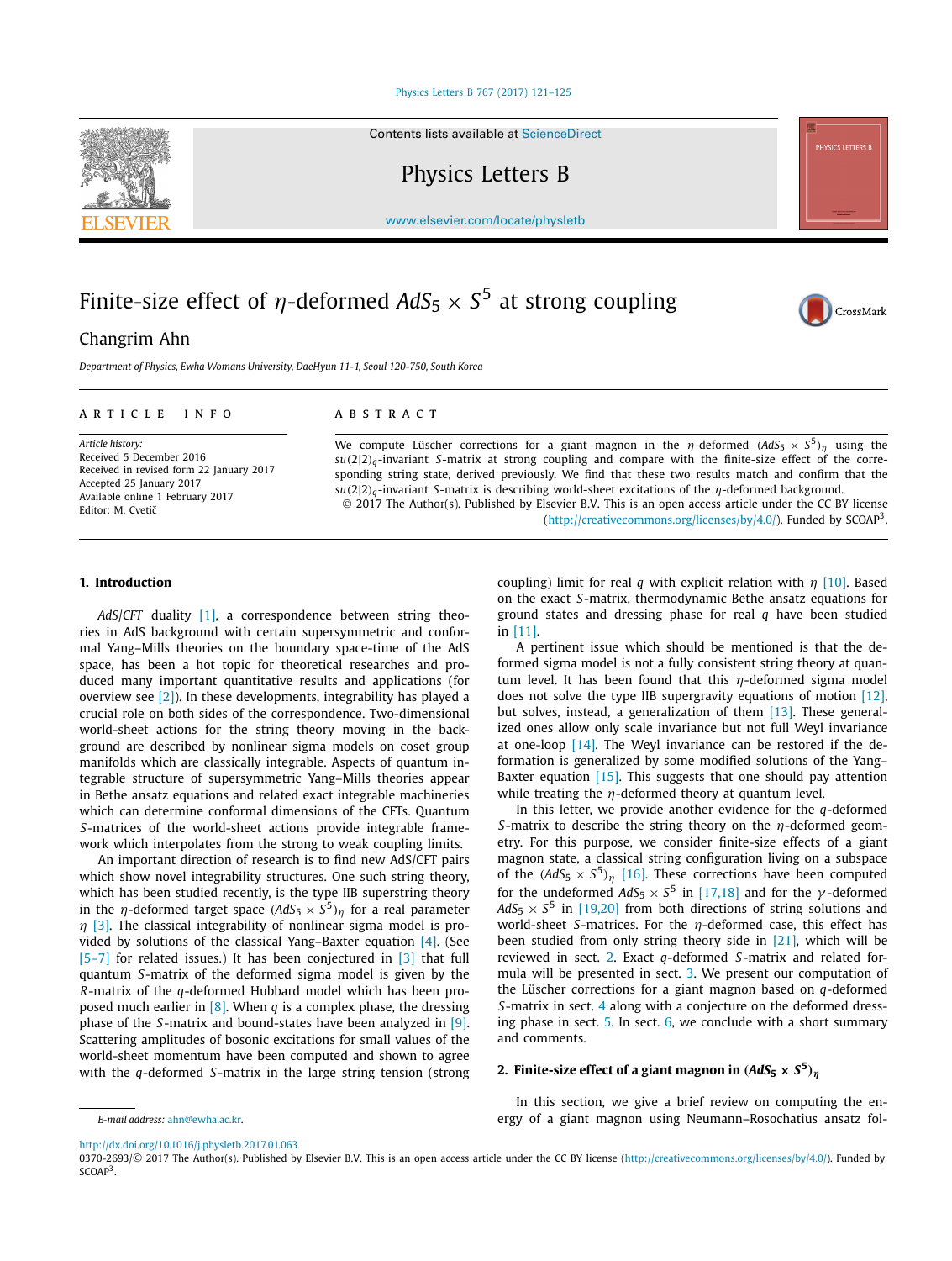<span id="page-1-0"></span>lowing [\[21\].](#page-4-0) The giant magnon is defined in the  $R_t \times S_\eta^3$  subspace of  $(AdS_5 \times S^5)_\eta$ , where background metric and *B*-field are given by

$$
g_{tt} = -1, \t g_{\phi_1 \phi_1} = \sin^2 \theta, \t g_{\phi_2 \phi_2} = \frac{\cos^2 \theta}{1 + \tilde{\eta}^2 \sin^2 \theta},
$$
  

$$
g_{\theta \theta} = \frac{1}{1 + \tilde{\eta}^2 \sin^2 \theta}, \t b_{\phi_2 \theta} = -\tilde{\eta} \frac{\sin 2\theta}{1 + \tilde{\eta}^2 \sin^2 \theta}.
$$
 (2.1)

Deformation parameter  $\tilde{\eta}$  is related to original parameter  $\eta$  by  $\tilde{\eta}$  = 2*η*/(1 – *η*<sup>2</sup>).

One can solve the giant magnon configuration using an ansatz for the dynamics of the target space coordinates

$$
t(\tau, \sigma) = \kappa \tau, \qquad \phi_i(\tau, \sigma) = \omega_i \tau + F_i(\xi), \qquad \theta(\tau, \sigma) = \theta(\xi),
$$
  

$$
\xi = \sigma - \nu \tau, \qquad i = 1, 2,
$$
 (2.2)

where  $\tau$  and  $\sigma$  are the string world-sheet coordinates and the Virasoro constraints. If we restrict further to *S*<sup>2</sup> by setting the isometry angle  $\phi_2$  to zero, conserved charges  $E_s$ ,  $J_1$  corresponding to other isometric coordinates  $t$ ,  $\phi_1$  are given by complete elliptic integrals of first and third kinds ( $W = \kappa^2/\omega_1^2$ ):

$$
E_{s} = \frac{2T}{\tilde{\eta}} \frac{(1 - v^{2})\sqrt{W}}{\sqrt{(\chi_{\eta} - \chi_{m})(\chi_{p} - \chi_{n})}} \mathbf{K}(1 - \epsilon),
$$
  
\n
$$
J_{1} = \frac{2T}{\tilde{\eta}\sqrt{(\chi_{\eta} - \chi_{m})(\chi_{p} - \chi_{n})}} \left[ \left(1 - v^{2}W - \chi_{\eta}\right) \mathbf{K}(1 - \epsilon) + (\chi_{\eta} - \chi_{p}) \Pi \left(\frac{\chi_{p} - \chi_{m}}{\chi_{\eta} - \chi_{m}}, 1 - \epsilon\right) \right],
$$
\n(2.3)

where the parameters are satisfying

$$
\chi_m = \frac{\chi_{\eta} \chi_p}{\chi_{\eta} - (1 - \epsilon) \chi_p} \epsilon, \qquad \epsilon = \frac{\chi_m(\chi_{\eta} - \chi_p)}{\chi_p(\chi_{\eta} - \chi_m)},
$$
  

$$
\frac{(1 - \epsilon) \chi_p^2 - 2\epsilon \chi_p \chi_{\eta} - \chi_{\eta}^2}{\chi_{\eta} - (1 - \epsilon) \chi_p} + 3 - (1 + v^2)W + \frac{1}{\tilde{\eta}^2} = 0,
$$
  

$$
\chi_p \chi_{\eta} + \frac{\epsilon \chi_p \chi_{\eta}(\chi_p + \chi_{\eta})}{\chi_{\eta} - (1 - \epsilon) \chi_p}
$$
  

$$
- \frac{2 - (1 + v^2)W + (3 - (2 + v^2(2 - W))W)\tilde{\eta}^2}{\tilde{\eta}^2} = 0,
$$
  

$$
\frac{\epsilon \chi_p^2 \chi_{\eta}^2}{\chi_{\eta} - (1 - \epsilon) \chi_p} - \frac{(1 + \tilde{\eta}^2)(1 - W)(1 - v^2W)}{\tilde{\eta}^2} = 0.
$$

The momentum of a giant magnon, which is related to the deficit angle by  $\Delta \phi_1 = p$ , satisfies

$$
p = \frac{2v}{\tilde{\eta}\sqrt{\chi_p(\chi_\eta - \chi_m)}} \left\{ -v \mathbf{K}(1-\epsilon) + \frac{W}{(\chi_\eta - 1)(1-\chi_p)} \right\}
$$

$$
\times \left[ (\chi_\eta - \chi_p) \Pi \left( -\frac{(\chi_\eta - 1)(\chi_p - \chi_m)}{(\chi_\eta - \chi_m)(1-\chi_p)}, 1-\epsilon \right) - (1-\chi_p) \mathbf{K}(1-\epsilon) \right] \right\}.
$$
(2.4)

Eqs.  $(2.3)$  and  $(2.4)$  generate the dispersion relation of a giant magnon at finite  $J_1$ .

In the limit of  $J_1 \gg g \gg 1$  one can solve the parameter relations in terms of small  $\epsilon$ -expansions to determine the energy and angular momentum

$$
E_{s} - J_{1} = \frac{2g\sqrt{1 + \tilde{\eta}^{2}}}{\tilde{\eta}} \arcsin\left(\tilde{\eta} \sin\frac{p}{2}\right)
$$
  
 
$$
- \frac{8g(1 + \tilde{\eta}^{2})^{3/2} \sin^{3}\frac{p}{2}}{\sqrt{1 + \tilde{\eta}^{2} \sin^{2}\frac{p}{2}}}
$$
  
 
$$
\times \exp\left(-\frac{J_{1}}{g}\sqrt{\frac{1 + \tilde{\eta}^{2} \sin^{2}\frac{p}{2}}{(1 + \tilde{\eta}^{2}) \sin^{2}\frac{p}{2}}}\right).
$$
(2.5)

The first term is the energy dispersion relation of a giant magnon in the infinite volume and the second one is the small finite-size (or finite  $J_1$ ) correction. In next sections, we are going to reproduce this result from the  $su(2|2)_q$  *S*-matrix.

# **3.** *q***-Deformed** *S***-matrix**

The quantum-deformed *S*-matrix can be written as a graded tensor product of *su(*2|2*)q*-invariant matrix as follows:

$$
S(p_1, p_2) = S_{su(2)} \mathbf{S} \hat{\otimes} \dot{\mathbf{S}}.
$$
 (3.6)

The overall scalar factor  $S_{su(2)}$  is given by  $[10]$ <sup>1</sup>

$$
S_{\text{SU}(2)}(p_1, p_2) = \frac{1}{\sigma^2(p_1, p_2)} \frac{x_1^+ + \xi}{x_1^- + \xi} \frac{x_2^- + \xi}{x_2^+ + \xi} \frac{x_1^- - x_2^+}{x_1^+ - x_2^-} \frac{1 - \frac{1}{x_1^- x_2^+}}{1 - \frac{1}{x_1^+ x_2^-}}\,,\tag{3.7}
$$

with *<sup>q</sup>*-deformed dressing phase *σ* . The *su(*2|2*)q*-invariant *<sup>S</sup>*matrix has  $16 \times 16$  elements,  $S_{ij}^{i'j'}$ ,  $i, j, i', j' = 1, \ldots, 4$ . For Lüscher correction, the matrix elements we need are

$$
S_{11}^{11} = a_1, \quad S_{12}^{12} = \frac{q}{2}a_1 + \frac{1}{2}a_2, \quad S_{13}^{13} = S_{14}^{14} = a_5
$$
\n
$$
a_1 = 1, \quad a_2 = -q + \frac{2}{q} \frac{x_1^-(1 - x_2^-\,x_1^+) (x_1^+ - x_2^+)}{x_1^+(1 - x_2^-\,x_1^-) (x_1^- - x_2^+)},
$$
\n
$$
a_5 = \frac{x_1^+ - x_2^+}{\sqrt{q}U_1V_1(x_1^- - x_2^+)}.
$$
\n(3.9)

The parameters  $x^{\pm}$  satisfy a shortening relation

$$
\frac{1}{q}\left(x^{+}+\frac{1}{x^{+}}\right)-q\left(x^{-}+\frac{1}{x^{-}}\right)=\left(q-\frac{1}{q}\right)\left(\xi+\frac{1}{\xi}\right),\qquad(3.10)
$$

and relate to energy  $\mathcal E$  and momentum  $p$  by

$$
V^{2} = q \frac{x^{+}}{x^{-}} \frac{x^{-} + \xi}{x^{+} + \xi} \equiv q^{\mathcal{E}}, \qquad U^{2} = \frac{1}{q} \frac{x^{+} + \xi}{x^{-} + \xi} \equiv e^{ip}.
$$
 (3.11)

The constant *ξ* is related to the string tension *g* and deformation parameter *q* by

$$
\xi = -\frac{i}{2} \frac{g(q - q^{-1})}{\sqrt{1 - \frac{g^2}{4}(q - q^{-1})^2}}.
$$
\n(3.12)

It is claimed that the quantum group parameter *q* is related to  $\tilde{\eta}$ by

$$
q = e^{-\nu/g} \quad \text{with} \quad \nu = \frac{\tilde{\eta}}{\sqrt{1 + \tilde{\eta}^2}}.
$$
 (3.13)

General energy–momentum dispersion relation follows from this

Several different candidates have been proposed in  $[9]$ . We have checked that only this one is consistent with the finite-size correction.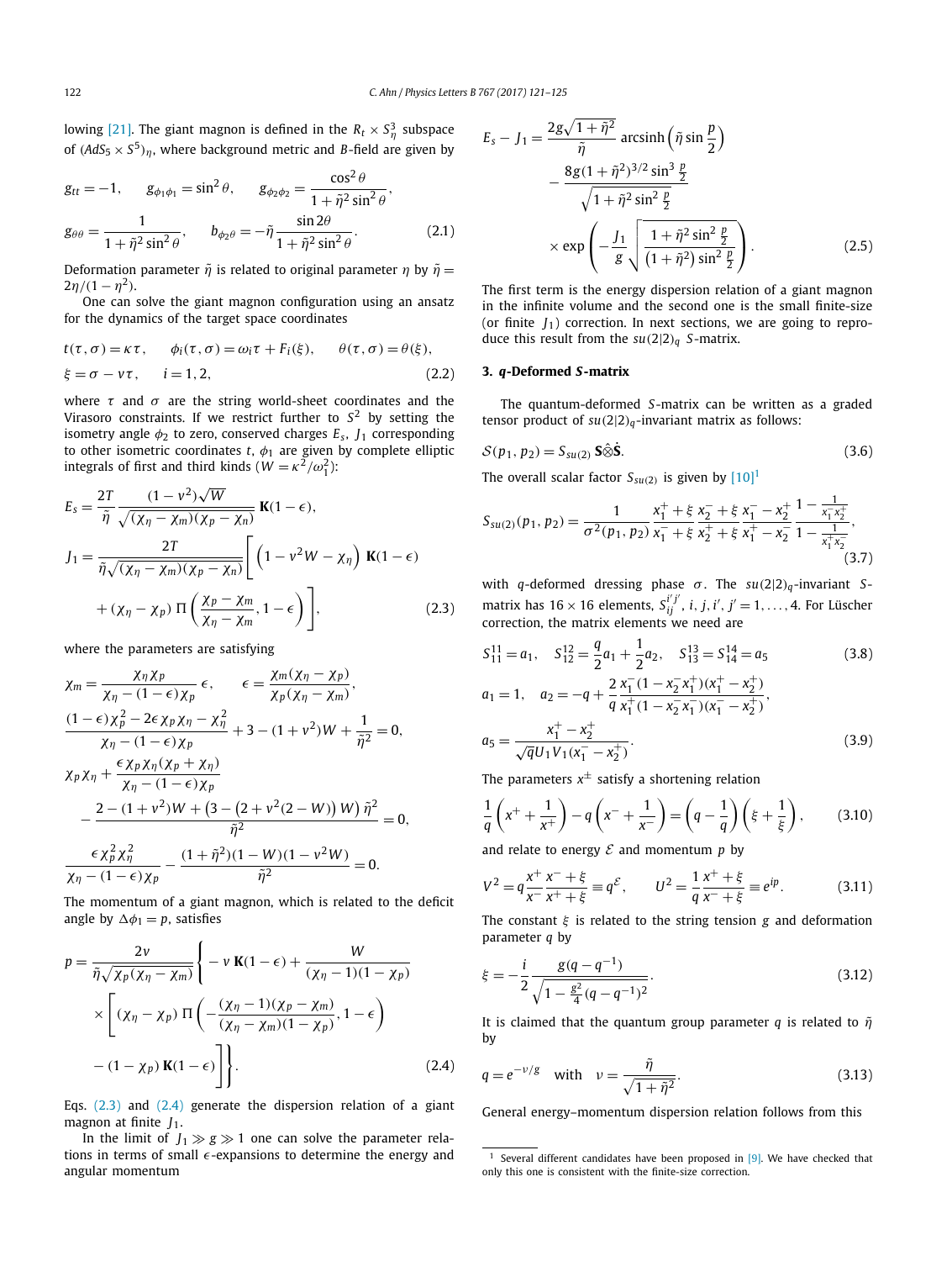<span id="page-2-0"></span>
$$
\mathcal{E}(p) = \frac{2g}{\nu} \operatorname{arcsinh}\left(\frac{\xi}{i} \sqrt{\frac{1}{4g^2 \cosh^2 \frac{\nu}{2g}} + \sin^2 \frac{p}{2}}\right). \tag{3.14}
$$

At strong coupling limit  $g \gg 1$ , Eqs. [\(3.12\)](#page-1-0) and [\(3.13\)](#page-1-0) lead to

$$
\xi = i\tilde{\eta} + \mathcal{O}(g^{-1}).\tag{3.15}
$$

From Eqs. [\(3.10\)](#page-1-0) and [\(3.11\),](#page-1-0) one can expand the parameters

$$
x^{\pm}(p) = x_0^{\pm}(p) + \frac{1}{g} x_1^{\pm}(p) + \mathcal{O}(g^{-2}),
$$
\n(3.16)

where

$$
x_0^{\pm}(p) = e^{\pm ip/2} \left( \sqrt{1 + \tilde{\eta}^2 \sin^2 \frac{p}{2}} \mp \tilde{\eta} \sin \frac{p}{2} \right),
$$
 (3.17)

$$
x_1^{\pm}(p) = \frac{\left(x_0^{\pm}(p) + i\tilde{\eta}\right)\left(\tilde{\eta} \; x_0^{\pm}(p) - i\right)}{\sqrt{1 + \tilde{\eta}^2} \left(x_0^-(p) - x_0^+(p)\right)}.
$$
\n(3.18)

Also the dispersion relation in Eq. (3.14) becomes

$$
\mathcal{E}_0(p) = \frac{2g\sqrt{1+\tilde{\eta}^2}}{\tilde{\eta}} \operatorname{arcsinh}\left(\tilde{\eta}\sin\frac{p}{2}\right),\tag{3.19}
$$

which is consistent with that of giant magnon string state given in the first term of Eq. [\(2.5\).](#page-1-0)

# **4. Lüscher corrections**

Leading finite-size corrections in the strong coupling limit are the *μ*-term Lüscher corrections which arise from residues of *S*-matrix in the contour integrals of the *F* -term formula. Explicit *μ*-term Lüscher formula for one *su(*2*)* giant magnon state with *su*(2|2) index (11) is given by [\[22,18\],](#page-4-0)

$$
\delta E_{\mu} = -i \left( 1 - \frac{\mathcal{E}'(p)}{\mathcal{E}'(\tilde{q}_{\star})} \right) e^{-i\tilde{q}_{\star}f_1} \sum_{j, j, j', j'} \operatorname{Res}_{q=\tilde{q}} \left[ \mathcal{S}^{(1\dot{1})(j'\dot{j}')}_{(1\dot{1})(j)}(p, q_{\star}(q)) \right],
$$
\n(4.20)

where  $\tilde{q}$  is the location of the *S*-matrix poles. The physical giant magnon has momentum *p* and energy given by (3.19), while the momentum  $q_{\star}$  of the virtual particle satisfies the following onshell relation

$$
q^2 + \mathcal{E}^2(q_\star) = 0. \tag{4.21}
$$

We also use a short notation  $\tilde{q}_\star = q_\star(\tilde{q})$ .

We start with locating the poles of the *S*-matrix. The overall scalar factor  $S_{su(2)}(p,q_*)$  in [\(3.7\)](#page-1-0) has both *s*-channel pole at  $x^{-}(\tilde{q}_*) = x^{+}(p)$  and *t*-channel pole at  $x^{-}(\tilde{q}_*) = 1/x^{+}(p)$ . We have checked that the *t*-channel gives exactly same results as the *s*-channel. We will present a detailed computation for the *s*-channel here and multiply by a factor 2 at the end.

Substituting  $x^+(p)$  for  $x^-(\tilde{q}_*)$  in Eq. [\(3.10\),](#page-1-0) we can compute  $x^+(\tilde{q}_\star)$ 

$$
x^{+}(\tilde{q}_{\star}) = x_{0}^{+}(p) + \frac{3}{g} \frac{\left(x_{0}^{\pm}(p) + i\tilde{\eta}\right)\left(\tilde{\eta} \; x_{0}^{\pm}(p) - i\right)}{\sqrt{1 + \tilde{\eta}^{2}}\left(x_{0}^{-}(p) - x_{0}^{+}(p)\right)} + \mathcal{O}(g^{-2}).
$$
\n(4.22)

From Eq. [\(3.11\),](#page-1-0) we can obtain

$$
e^{i\tilde{q}_\star} = \frac{1}{q} \frac{x^+ (\tilde{q}_\star) + \xi}{x^-(\tilde{q}_\star) + \xi}
$$
  
=  $1 + \frac{1}{g} \frac{\tilde{\eta} (x_0^+(p) + x_0^-(p)) - 2i}{\sqrt{1 + \tilde{\eta}^2} (x_0^-(p) - x_0^+(p))} + \mathcal{O}(g^{-2}).$  (4.23)

Using Eq. (3.17), we obtain  $\tilde{q}_\star$  as follows:

$$
i\tilde{q}_* = \frac{1}{g} \frac{\sqrt{1 + \tilde{\eta}^2 \sin^2 \frac{p}{2}}}{\sqrt{1 + \tilde{\eta}^2 \sin \frac{p}{2}}} + \mathcal{O}(g^{-2}).
$$
 (4.24)

This leads to the exponentially suppressing factor in the Lüscher formula

$$
e^{-i\tilde{q}_{\star}J_1} = \exp\left(-\frac{J_1}{g} \frac{\sqrt{1+\tilde{\eta}^2 \sin^2 \frac{p}{2}}}{\sqrt{1+\tilde{\eta}^2 \sin \frac{p}{2}}}\right),
$$
(4.25)

which matches with the string computations shown in [\(2.5\).](#page-1-0)

The next factor to consider in the Lüscher formula (4.20) is the energy dispersion. Since  $\tilde{q}_\star \sim \mathcal{O}(g^{-1})$ , one should use exact relation (3.14) instead of (3.19) before taking the large *g* limit along with (4.24). A straightforward computation yields

$$
\left(1 - \frac{\mathcal{E}'(p)}{\mathcal{E}'(\tilde{q}_*)}\right) = \frac{\left(1 + \tilde{\eta}^2\right)\sin^2\frac{p}{2}}{1 + \tilde{\eta}^2\sin^2\frac{p}{2}}.\tag{4.26}
$$

Now we move on to the residue of the *S*-matrix, which comes from the scalar factor [\(3.7\)](#page-1-0)

$$
\operatorname{Res}_{q=\tilde{q}} \left[ S_{su(2)}(p, q_{\star}) \right]
$$
\n
$$
= \frac{2e^{3ip/2} \left[ 1 + ie^{ip/2}\tilde{\eta} \left( \sqrt{1 + \tilde{\eta}^2 \sin^2 \frac{p}{2}} - \tilde{\eta} \sin \frac{p}{2} \right) \right]}{g\sqrt{1 + \tilde{\eta}^2} \sin \frac{p}{2} \cdot \sigma^2(p, \tilde{q}_{\star}) \cdot x^{-\prime}(\tilde{q}_{\star})}.
$$
\n(4.27)

The last factor can be computed by a trick used in [\[18\]](#page-3-0)

$$
\frac{dx^{-}(q_{\star})}{dq} \Big|_{q=\tilde{q}}
$$
\n
$$
= \frac{dx^{+}(p)/dp}{dq/dp}
$$
\n
$$
= \frac{-ie^{ip/2}\left[1+ie^{ip/2}\tilde{\eta}\left(\sqrt{1+\tilde{\eta}^{2}\sin^{2}\frac{p}{2}}-\tilde{\eta}\sin\frac{p}{2}\right)\right]\sin^{2}\frac{p}{2}}{\sqrt{1+\tilde{\eta}^{2}\sin^{2}\frac{p}{2}}},
$$
\n(4.28)

where we used (4.21) for *dq/dp*. Combining these, we get

$$
\operatorname{Res}_{q=\tilde{q}} [S_{su(2)}(p, q_{\star})] = \frac{2ie^{ip}\sqrt{1+\tilde{\eta}^2\sin^2\frac{p}{2}}}{g\sqrt{1+\tilde{\eta}^2\sin^3\frac{p}{2}\cdot\sigma^2(p, \tilde{q}_{\star})}}.
$$
(4.29)

The contribution from each matrix element in Eq. [\(3.8\)](#page-1-0) leads to

$$
\left(\frac{1+q}{2}a_1 + \frac{1}{2}a_2 + 2a_5\right)^2\tag{4.30}
$$

and becomes 1 in the leading order from [\(3.9\).](#page-1-0)

## **5.** *q***-Deformed dressing phase**

The dressing phase has been proposed first in terms of *q*-deformed Gamma function for *q* a complex phase, [\[9\]](#page-3-0)

$$
\sigma^{2}(p_{1}, p_{2}) = \exp i[\chi(x_{1}^{+}, x_{2}^{+}) - \chi(x_{1}^{+}, x_{2}^{-}) - \chi(x_{1}^{-}, x_{2}^{+}) \n+ \chi(x_{1}^{-}, x_{2}^{-})],
$$
\n(5.31)  
\n
$$
\chi(x_{1}, x_{2}) = i \oint_{|z|=1} \frac{dz}{2\pi i} \frac{1}{z - x_{1}} \oint_{|w|=1} \frac{dw}{2\pi i} \frac{1}{w - x_{2}}
$$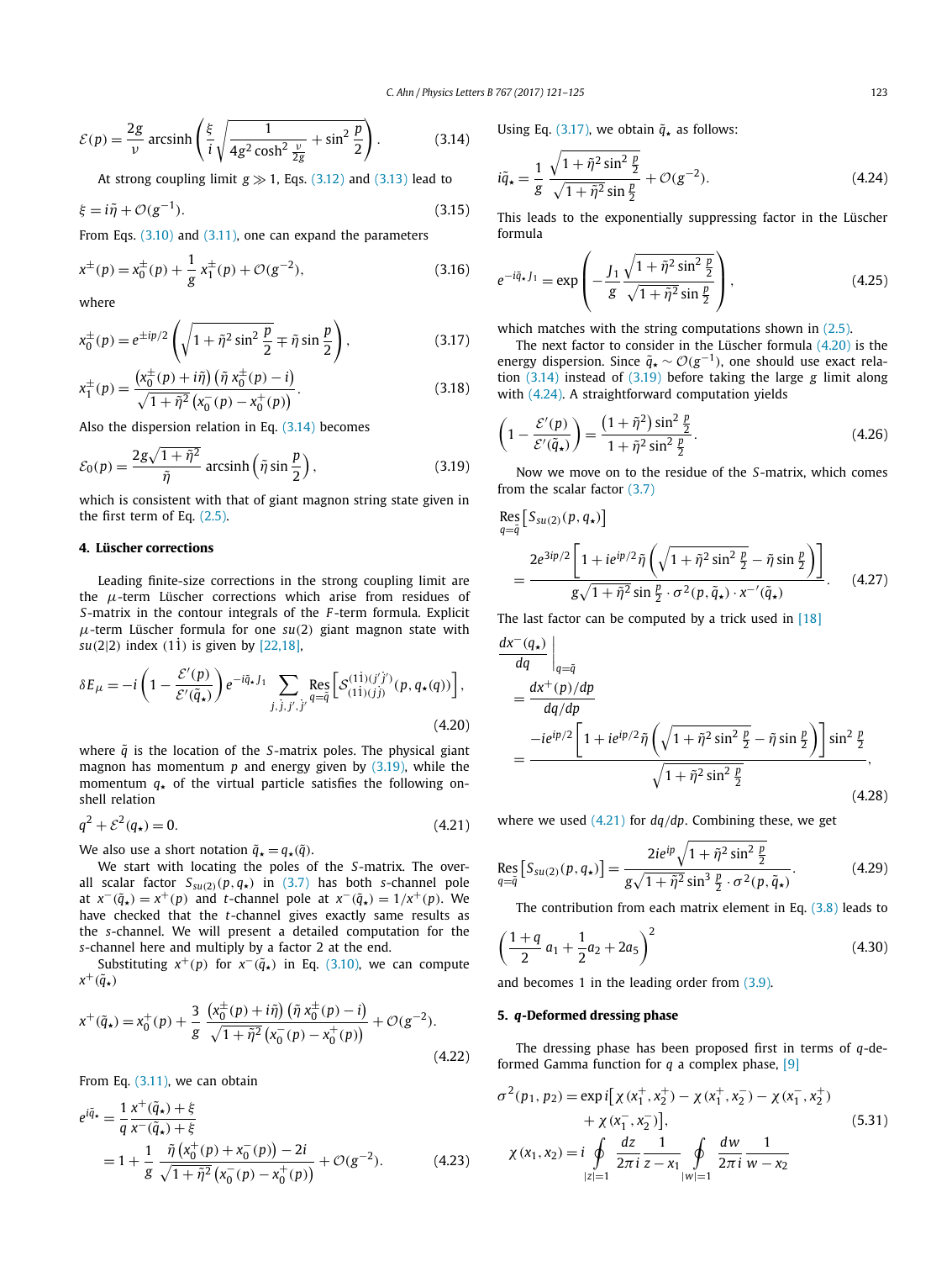<span id="page-3-0"></span>
$$
\times \log \frac{\Gamma_{q^2} \left[ 1 + \frac{i}{2a} \left( u(z) - u(w) \right) \right]}{\Gamma_{q^2} \left[ 1 - \frac{i}{2a} \left( u(z) - u(w) \right) \right]},
$$
(5.32)

where  $a = v/g$  for  $g \gg 1$  and  $u(z)$  is defined by

$$
X(z, w) \equiv u(z) - u(w) = \frac{i}{2\nu} \log \left( \frac{z + \frac{1}{z} + \xi + \frac{1}{\xi}}{w + \frac{1}{w} + \xi + \frac{1}{\xi}} \right). \tag{5.33}
$$

An integral representation for  $\Gamma_{q^2}$  given in [9] can be analytically continued for real  $q$  to get strong coupling limit  $[10]$ 

$$
\log \frac{\Gamma_{q^2} [1 + gX]}{\Gamma_{q^2} [1 - gX]}
$$
  
\n
$$
\approx g \left\{ 2X (\log g - 1) + X \log(-X^2) - i \frac{2\pi}{\nu} \left[ \psi^{-2} \left( 1 - \frac{i\nu X}{\pi} \right) - \psi^{-2} \left( 1 + \frac{i\nu X}{\pi} \right) \right] \right\}, \qquad (5.34)
$$

where *ψ*−<sup>2</sup> is the poly-gamma function. The integrals over two unit circles in (5.32) may develop a branch cut for  $v \ge 1/2$  but can be handled with proper care as pointed out in [11].

For computing  $\sigma(p, \tilde{q}_\star)$  at strong coupling, we combine the  $\chi$ functions with arguments  $x^{\pm}(p)$ ,  $x^{\pm}(\tilde{q}_*)$  given in Eqs. [\(3.16\)](#page-2-0) and [\(4.22\)](#page-2-0) to get

$$
\log \sigma^2(\tilde{q}_\star, p)
$$

$$
= \oint_{|z|=1} \frac{dz}{2\pi i} \oint_{|w|=1} \frac{dw}{2\pi i} \left[ \frac{2i\nu x_0^+ \left( x_0^+ + x_0^- + \xi + \frac{1}{\xi} \right)}{g(z - x_0^+) (z - x_0^-) (w - x_0^+)^2} \right] \times g \left\{ X \log \frac{g^2}{e^2} + X \log(-X^2) - \frac{2\pi i}{\nu} \left[ \psi^{-2} \left( 1 - \frac{i\nu X}{\pi} \right) - \psi^{-2} \left( 1 + \frac{i\nu X}{\pi} \right) \right] \right\}, \qquad (5.35)
$$

with a short notation  $x_0^{\pm} = x_0^{\pm}(p)$  given in [\(3.17\).](#page-2-0) Due to complicated branch cuts appearing in the contour integrals, we could not evaluate this integral analytically. However, we have found numerically that the integration depends on  $\tilde{\eta}$  very insensitively within available accuracy. This leads to our conjecture that the dressing phase with given arguments in the strong coupling limit is

$$
\sigma^2(\tilde{q}_\star, p) = -2g^2 e^{-ip} \sin^4 \frac{p}{2},\tag{5.36}
$$

which is the result for the undeformed case, computed from the AFS phase [\[23\]](#page-4-0) in [18].

Combining [\(4.25\),](#page-2-0) [\(4.26\),](#page-2-0) [\(4.29\)](#page-2-0) and (5.36) along with a factor −*i* in [\(4.20\)](#page-2-0) and 2 for the *t*-channel contribution, we get the final *μ*-term Lüscher correction

$$
\delta E_{\mu} = -\frac{8g(1+\tilde{\eta}^2)^{1/2}\sin^3\frac{p}{2}}{\sqrt{1+\tilde{\eta}^2\sin^2\frac{p}{2}}}\exp\left(-\frac{J_1}{g}\sqrt{\frac{1+\tilde{\eta}^2\sin^2\frac{p}{2}}{(1+\tilde{\eta}^2)\sin^2\frac{p}{2}}}\right).
$$
\n(5.37)

# **6. Conclusion**

Compared with finite-size giant magnon computation [\(2.5\),](#page-1-0) the strong coupling Lüscher correction matches quite well except  $1 + \tilde{\eta}^2$  in the overall factor. We think this factor should be modified in the string theory computation. Apart from this minor discrepancy, both coefficient and exponent of the exponential factor show correct dependence on the momentum and deformation parameter. Our check is valid for the *su(*2*)* sector with generic value of *p* and supports that the *q*-deformed *S*-matrix should describe the string theory in the *η*-deformed AdS background. It will be interesting to further elaborate the *q*-deformed dressing phase to check (5.36) both numerically and analytically. Another interesting but less studied domain is the weak coupling limit of the *S*-matrix, which could be related to certain *q*-deformed spinchain.

#### **Acknowledgements**

We thank S. van Tongeren for sharing useful information on the dressing phase. This work was supported by the National Research Foundation of Korea (NRF) grant (NRF-2016R1D1A1B02007258).

### **References**

- [1] J. Maldacena, The large N limit of [superconformal](http://refhub.elsevier.com/S0370-2693(17)30081-3/bib4164532F434654s1) field theories and supergravity, Adv. Theor. Math. Phys. 2 (1998) 231, [arXiv:hep-th/9711200;](http://refhub.elsevier.com/S0370-2693(17)30081-3/bib4164532F434654s1) S. Gubser, I. Klebanov, A. Polyakov, Gauge theory correlators from [non-critical](http://refhub.elsevier.com/S0370-2693(17)30081-3/bib4164532F434654s2) string theory, Phys. Lett. B 428 (1998) 105, [arXiv:hep-th/9802109;](http://refhub.elsevier.com/S0370-2693(17)30081-3/bib4164532F434654s2) E. Witten, Anti-de Sitter space and [holography,](http://refhub.elsevier.com/S0370-2693(17)30081-3/bib4164532F434654s3) Adv. Theor. Math. Phys. 2 (1998) 253, [arXiv:hep-th/9802150.](http://refhub.elsevier.com/S0370-2693(17)30081-3/bib4164532F434654s3)
- [2] N. Beisert, C. Ahn, L. Alday, Z. Bajnok, J. [Drummond,](http://refhub.elsevier.com/S0370-2693(17)30081-3/bib524Fs1) L. Freyhult, N. Gromov, R. Janik, V. Kazakov, T. Klose, G. [Korchemsky,](http://refhub.elsevier.com/S0370-2693(17)30081-3/bib524Fs1) C. Kristjansen, M. Magro, T. McLoughlin, J. Minahan, R. Nepomechie, A. Rej, R. Roiban, S. [Schafer-Nameki,](http://refhub.elsevier.com/S0370-2693(17)30081-3/bib524Fs1) C. Sieg, M. [Staudacher,](http://refhub.elsevier.com/S0370-2693(17)30081-3/bib524Fs1) A. Torrielli, A. Tseytlin, P. Vieira, D. Volin, K. Zoubos, Review of AdS/CFT [integrability:](http://refhub.elsevier.com/S0370-2693(17)30081-3/bib524Fs1) an overview, Lett. Math. Phys. 99 (2012) 3, arXiv: [1012.3982v5](http://refhub.elsevier.com/S0370-2693(17)30081-3/bib524Fs1) [hep-th].
- [3] F. Delduc, M. Magro, B. Vicedo, An integrable [deformation](http://refhub.elsevier.com/S0370-2693(17)30081-3/bib444D5630393133s1) of the  $AdS_5 \times S^5$  superstring action, Phys. Rev. Lett. 112 (2014) 051601, [arXiv:1309.5850](http://refhub.elsevier.com/S0370-2693(17)30081-3/bib444D5630393133s1) [hep-th]; On classical [q-deformations](http://refhub.elsevier.com/S0370-2693(17)30081-3/bib444D5630393133s2) of integrable sigma-models, J. High Energy Phys. 1311 (2013) 192, [arXiv:1308.3581](http://refhub.elsevier.com/S0370-2693(17)30081-3/bib444D5630393133s2) [hep-th].
- [4] C. Klimcik, [Yang–Baxter](http://refhub.elsevier.com/S0370-2693(17)30081-3/bib4B6C696D63696Bs1) *σ* -models and dS/AdS T duality, J. High Energy Phys. 0212 (2002) 051, [arXiv:hep-th/0210095;](http://refhub.elsevier.com/S0370-2693(17)30081-3/bib4B6C696D63696Bs1) On integrability of the [Yang–Baxter](http://refhub.elsevier.com/S0370-2693(17)30081-3/bib4B6C696D63696Bs2) *σ* -model, J. Math. Phys. 50 (2009) 043508, [arXiv:0802.3518](http://refhub.elsevier.com/S0370-2693(17)30081-3/bib4B6C696D63696Bs2) [hep-th].
- [5] I. Kawaguchi, T. [Matsumoto,](http://refhub.elsevier.com/S0370-2693(17)30081-3/bib4B5931s1) K. Yoshida, The classical origin of quantum affine algebra in [squashed](http://refhub.elsevier.com/S0370-2693(17)30081-3/bib4B5931s1) sigma models, J. High Energy Phys. 1204 (2012) 115, arXiv: [1201.3058](http://refhub.elsevier.com/S0370-2693(17)30081-3/bib4B5931s1) [hep-th];

On the classical equivalence of [monodromy](http://refhub.elsevier.com/S0370-2693(17)30081-3/bib4B5931s2) matrices in squashed sigma model, J. High Energy Phys. 1206 (2012) 082, [arXiv:1203.3400](http://refhub.elsevier.com/S0370-2693(17)30081-3/bib4B5931s2) [hep-th].

- [6] K. Sfetsos, Integrable [interpolations:](http://refhub.elsevier.com/S0370-2693(17)30081-3/bib53666574736F73s1) from exact CFTs to non-Abelian T-duals, Nucl. Phys. B 880 (2014) 225, [arXiv:1312.4560](http://refhub.elsevier.com/S0370-2693(17)30081-3/bib53666574736F73s1) [hep-th].
- [7] B. Hoare, R. Roiban, A.A. Tseytlin, On [deformations](http://refhub.elsevier.com/S0370-2693(17)30081-3/bib485254s1) of  $AdS_n \times S^n$  supercosets, J. High Energy Phys. 1406 (2014) 002, [arXiv:1403.5517](http://refhub.elsevier.com/S0370-2693(17)30081-3/bib485254s1) [hep-th].
- [8] N. Beisert, P. Koroteev, Quantum deformations of the [one-dimensional](http://refhub.elsevier.com/S0370-2693(17)30081-3/bib4265694B6F72s1) Hubbard model, J. Phys. A 41 (2008) [255204.](http://refhub.elsevier.com/S0370-2693(17)30081-3/bib4265694B6F72s1)
- [9] B. Hoare, T.J. Hollowood, J.L. Miramontes, *q*[-Deformation](http://refhub.elsevier.com/S0370-2693(17)30081-3/bib48484Ds1) of the  $AdS_5 \times S^5$  superstring S-matrix and its [relativistic](http://refhub.elsevier.com/S0370-2693(17)30081-3/bib48484Ds1) limit, J. High Energy Phys. 1203 (2012) 015, [arXiv:1112.4485](http://refhub.elsevier.com/S0370-2693(17)30081-3/bib48484Ds1) [hep-th].
- [10] G. [Arutyunov,](http://refhub.elsevier.com/S0370-2693(17)30081-3/bib414246s1) R. Borsato, S. Frolov, *S*-matrix for strings on *η*-deformed *AdS*<sup>5</sup> × *<sup>S</sup>*5, J. High Energy Phys. <sup>1404</sup> (2014) 002, [arXiv:1312.3542](http://refhub.elsevier.com/S0370-2693(17)30081-3/bib414246s1) [hep-th].
- [11] G. [Arutyunov,](http://refhub.elsevier.com/S0370-2693(17)30081-3/bib41644C54s1) M. de Leeuw, S. van Tongeren, On the exact spectrum and mirror duality of the  $(AdS_5 \times S^5)_\eta$  [superstring,](http://refhub.elsevier.com/S0370-2693(17)30081-3/bib41644C54s1) Theor. Math. Phys. 182 (2015) 23, [arXiv:1403.6104](http://refhub.elsevier.com/S0370-2693(17)30081-3/bib41644C54s1) [hep-th].
- [12] G. [Arutyunov,](http://refhub.elsevier.com/S0370-2693(17)30081-3/bib41424632303135s1) R. Borsato, S. Frolov, Puzzles of  $\eta$ -deformed  $AdS_5 \times S^5$ , J. High Energy Phys. 1512 (2015) 049, [arXiv:1507.04239](http://refhub.elsevier.com/S0370-2693(17)30081-3/bib41424632303135s1) [hep-th].
- [13] G. [Arutyunov,](http://refhub.elsevier.com/S0370-2693(17)30081-3/bib4146485254s1) S. Frolov, B. Hoare, R. Roiban, A.A. Tseytlin, Scale invariance of the *η*-deformed  $AdS_5 \times S^5$  [superstring,](http://refhub.elsevier.com/S0370-2693(17)30081-3/bib4146485254s1) T-duality and modified type II equations, Nucl. Phys. B 903 (2016) 262, [arXiv:1511.05795](http://refhub.elsevier.com/S0370-2693(17)30081-3/bib4146485254s1) [hep-th].
- [14] L. Wulff, A.A. Tseytlin, [Kappa-symmetry](http://refhub.elsevier.com/S0370-2693(17)30081-3/bib57756C547365s1) of superstring sigma model and generalized 10d [supergravity](http://refhub.elsevier.com/S0370-2693(17)30081-3/bib57756C547365s1) equations, J. High Energy Phys. 1606 (2016) 174, arXiv: [1605.04884](http://refhub.elsevier.com/S0370-2693(17)30081-3/bib57756C547365s1) [hep-th].
- [15] R. Borsato, L. Wulff, Target space [supergeometry](http://refhub.elsevier.com/S0370-2693(17)30081-3/bib426F7257756Cs1) of *η* and *λ*-deformed strings, J. High Energy Phys. 1610 (2016) 045, [arXiv:1608.03570](http://refhub.elsevier.com/S0370-2693(17)30081-3/bib426F7257756Cs1) [hep-th].
- [16] D. Hofman, J. [Maldacena,](http://refhub.elsevier.com/S0370-2693(17)30081-3/bib484Ds1) Giant magnons, J. Phys. A 39 (2006) 13095, arXiv: [hep-th/0604135.](http://refhub.elsevier.com/S0370-2693(17)30081-3/bib484Ds1)
- [17] G. [Arutyunov,](http://refhub.elsevier.com/S0370-2693(17)30081-3/bib41465As1) S. Frolov, M. Zamaklar, Finite-size effects from giant magnons, Nucl. Phys. B 778 (2007) 1, [arXiv:hep-th/0606126.](http://refhub.elsevier.com/S0370-2693(17)30081-3/bib41465As1)
- [18] R.A. Janik, T. Łukowski, Wrapping [interactions](http://refhub.elsevier.com/S0370-2693(17)30081-3/bib4A4Cs1) at strong coupling: the giant magnon, Phys. Rev. D 76 (2007) 126008, [arXiv:0708.2208](http://refhub.elsevier.com/S0370-2693(17)30081-3/bib4A4Cs1) [hep-th].
- [19] D.V. Bykov, S. Frolov, J. High Energy Phys. 0807 (2008) 071, [arXiv:0805.1070.](http://refhub.elsevier.com/S0370-2693(17)30081-3/bib4246s1)